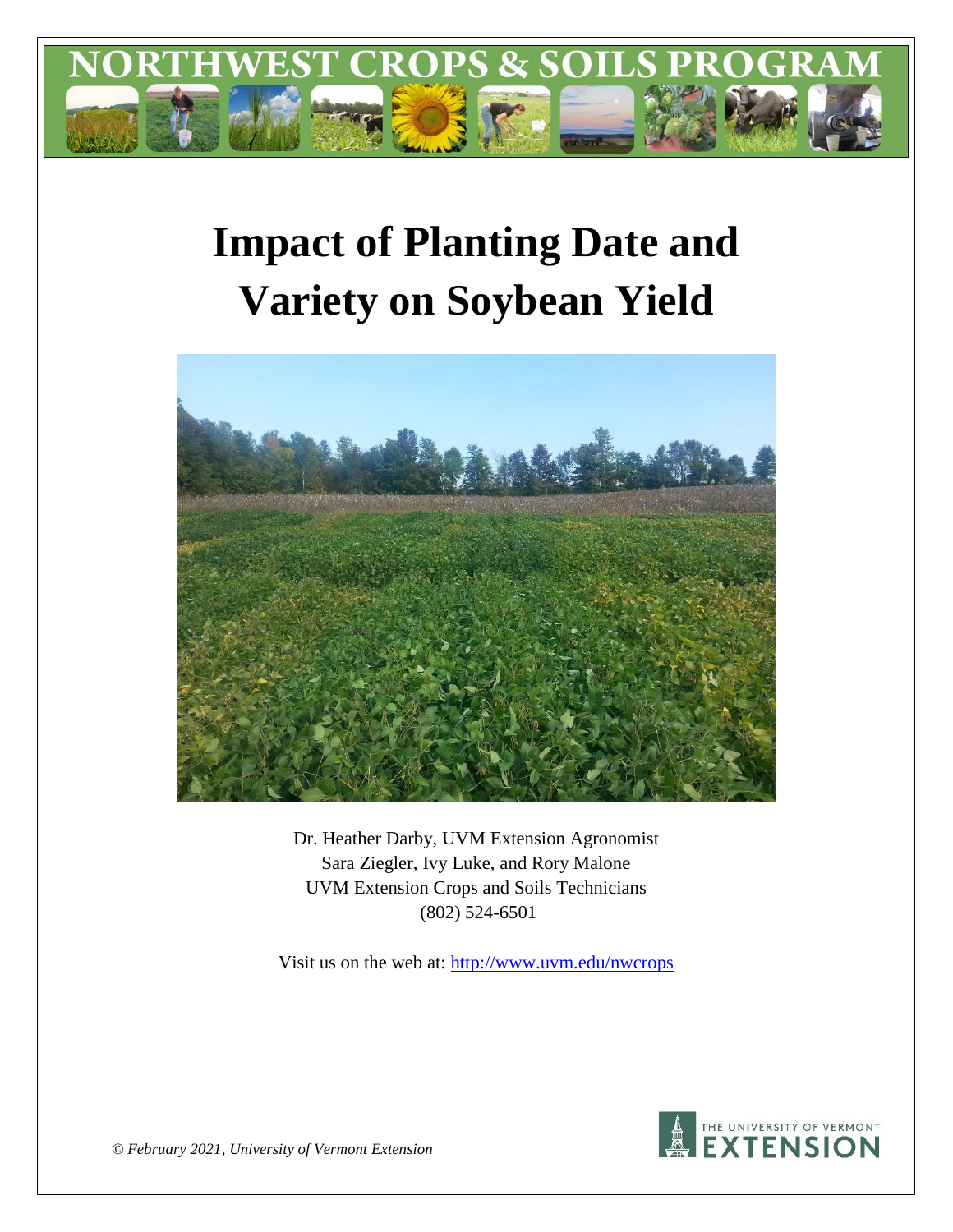#### **2020 IMPACT OF PLANTING DATE AND VARIETY ON SOYBEAN YIELD Dr. Heather Darby, University of Vermont Extension [heather.darby\[at\]uvm.edu](mailto:heather.darby@uvm.edu?subject=2012%20Short%20Season%20Corn%20Report)**

In 2020, the University of Vermont Extension Northwest Crops and Soils Program investigated the impact of planting date and variety on soybean yield and quality at Borderview Research Farm in Alburgh, VT. Soybeans can be grown for human consumption, animal feed, and biodiesel. Livestock farmers are interested in producing more of their own grains and as a result, soybean acreage in Vermont is increasing. Given the short growing season in Vermont, it is important to understand optimum planting dates to obtain the highest yields. In an effort to support and expand the local soybean market throughout the northeast, the University of Vermont Extension Northwest Crop and Soils (NWCS) Program, as part of a grant from the Eastern Soybean Board, established a trial in 2020 to determine optimal planting dates for soybeans that maximize yield and quality in our northern climate.

# **MATERIALS AND METHODS**

The soil types at the Alburgh location were Benson rocky silt loam and Covington silty clay loam. The seedbed was prepared using a moldboard plow and then disked prior to seeding. The previous crop was sweet corn. The plot design was a randomized block with split plots and four replications. The main plots were eight planting dates and the split plots were two varieties with varying maturities (Tables 1 and 2).

#### **Table 1. Soybean varieties evaluated in Alburgh, VT, 2020.**

| <b>Variety</b> | Company      | Traits            | <b>Maturity group</b> |
|----------------|--------------|-------------------|-----------------------|
| SG0975         | Seedway, LLC | RR2Y              | 0.9                   |
| SG1776         | Seedway, LLC | RR <sub>2</sub> Y |                       |

RR2Y – Roundup Ready 2 Yield soybeans contain genes to increase the number of 3, 4, and 5-bean pods per plant.

#### **Table 2. Soybean trial specifics for Alburgh, VT, 2020.**

|                                     | <b>Borderview Research Farm Alburgh, VT</b>                  |  |  |  |  |
|-------------------------------------|--------------------------------------------------------------|--|--|--|--|
| Soil types                          | Benson rocky silt loam and Covington silty clay loam         |  |  |  |  |
| Previous crop                       | Sweet corn                                                   |  |  |  |  |
| Tillage operations                  | Moldboard plow and disc                                      |  |  |  |  |
| Plot size (feet)                    | 5 x 20                                                       |  |  |  |  |
| Row spacing (inches)                | 30                                                           |  |  |  |  |
| Replicates                          | 4                                                            |  |  |  |  |
| Starter fertilizer (gal $ac^{-1}$ ) | 5 gal $ac^{-1}$ 9-18-9                                       |  |  |  |  |
| Planting dates                      | 14-May, 21-May, 28-May, 5-Jun, 12-Jun, 19-Jun, 26-Jun, 2-Jul |  |  |  |  |
| Harvest date                        | $14$ -Oct                                                    |  |  |  |  |

Plots were planted approximately weekly from 14-May through 2-Jul with a 4-row cone planter with John Deere row units fitted with Almaco seed distribution units (Nevada, IA). Starter fertilizer (9-18-9) was applied at a rate of 5 gal ac<sup>-1</sup>. Plots were 20' long and consisted of two rows spaced at 30 inches. The seeding rate was 185,000 seeds ac<sup>-1</sup> treated with soybean inoculant. Plots were monitored for pest and disease pressure throughout the season. On 9-Jun, early planting dates were scouted for slug damage, however no damage was observed. Plots were assessed on 6-Aug and 15-Sep for growth stage, lodging,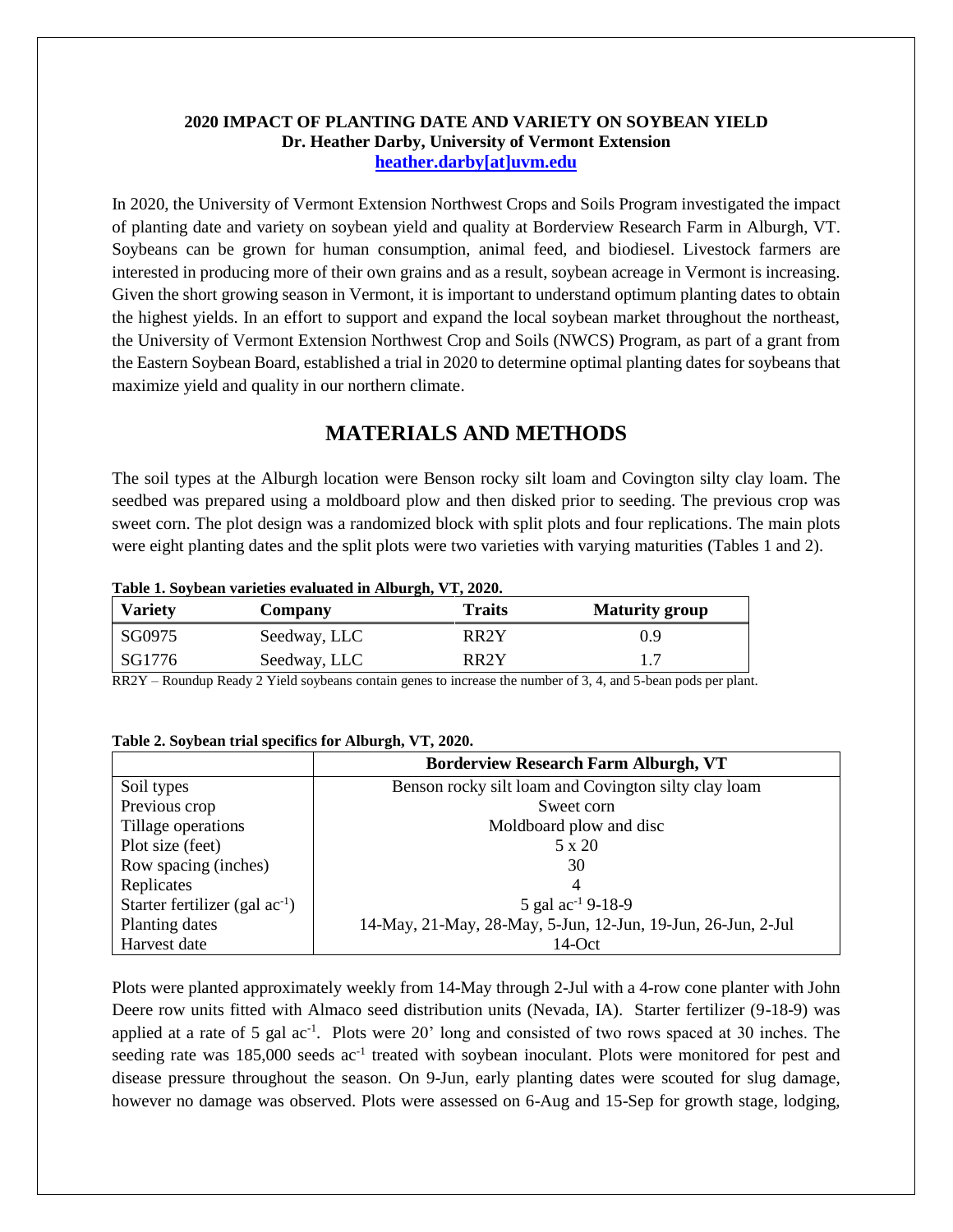and pest/disease incidence. No major pest or diseases were observed so a formal scouting was not conducted.

On 14-Oct, the soybeans were harvested using an Almaco SPC50 small plot combine. Seed was cleaned with a small Clipper M2B cleaner (A.T. Ferrell, Bluffton, IN). They were then weighed for plot yield, tested for harvest moisture and test weight using a DICKEY-John Mini-GAC Plus moisture and test weight meter. Soybean oil was extruded from the seeds with an AgOil M70 oil press on 14-Nov, and the amount of oil captured was measured to determine oil content and oil yield.

Yield data and stand characteristics were analyzed using mixed model analysis using the mixed procedure of SAS (SAS Institute, 1999). Replications within trials were considered random effects, and treatments were treated as fixed. Treatment mean comparisons were made using the Least Significant Difference (LSD) procedure when the F-test was considered significant ( $p<0.10$ ). Variations in yield and quality can occur because of variations in genetics, soil, weather, and other growing conditions. Statistical analysis makes it possible to determine whether a difference among hybrids is real or whether it might have occurred due to other variations in the field. At the bottom of each table a LSD value is presented for each variable (i.e. yield). Least Significant Differences (LSDs) at the 0.10 level of significance are shown. Where the difference between two hybrids within a column is equal to or greater than the LSD value at the bottom of

the column, you can be sure that for 9 out of 10 times, there is a real difference between the two hybrids. In this example, hybrid C is significantly different from hybrid A but not from hybrid B. The difference between C and B is equal to 1.5, which is less than the LSD value of 2.0. This means that these hybrids did not differ in yield. The difference between C and A is equal to 3.0, which is greater than the LSD value of 2.0. This means that the yields of these hybrids were significantly different from one another.

| <b>Hybrid</b> | Yield  |
|---------------|--------|
| A             | 6.0    |
| B             | $7.5*$ |
| C             | $9.0*$ |
| LSD           | 2.0    |

#### **RESULTS**

Weather data was recorded with a Davis Instrument Vantage Pro2 weather station, equipped with a WeatherLink data logger at Borderview Research Farm in Alburgh, VT (Table 3). The season began with cooler than normal temperatures, but temperatures quickly increased and remained above normal for much of the season. Rainfall was below normal for much of the season with the region being designated as D0 or abnormally dry (Drought.gov) throughout the season. Much of the rain that fell throughout the season came in short duration storms. For example, in August there were only 6 rain events that accumulated at least 0.1". Of these, 2 events totaled 1.53" and 2.98", contributing 67% of the month's entire accumulation. Furthermore, temperatures remained above normal for much of the mid-summer. In July, of 75% of the month saw temperatures climb above 80 $\degree$  F with some days reaching above 90 $\degree$  F. These temperatures contributed to above normal Growing Degree Days (GDDs) accumulations of 2611, 134 above the 30-year normal. In the fall, early frost occurred in September when soybeans were drying down.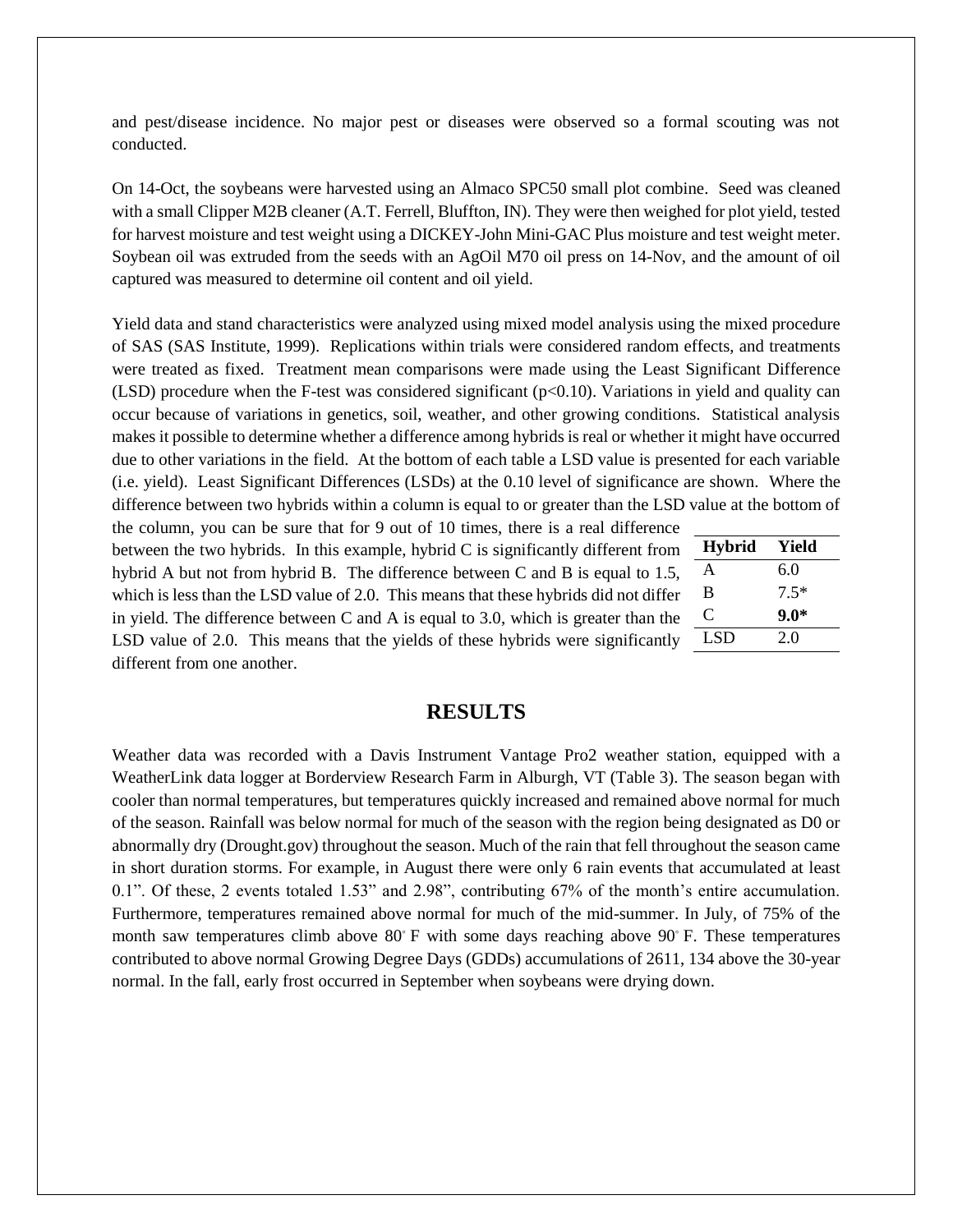| Alburgh, VT                               | <b>May</b> | June    | <b>July</b> | <b>August</b> | <b>September</b> | <b>October</b> |
|-------------------------------------------|------------|---------|-------------|---------------|------------------|----------------|
| Average temperature $({}^{\circ}F)$       | 56.1       | 66.9    | 74.8        | 68.8          | 59.2             | 48.3           |
| Departure from normal                     | $-0.44$    | 1.08    | 4.17        | 0.01          | $-1.33$          | 0.19           |
|                                           |            |         |             |               |                  |                |
| Precipitation (inches)                    | 2.35       | 1.86    | 3.94        | 6.77          | 2.75             | 3.56           |
| Departure from normal                     | $-1.04$    | $-1.77$ | $-0.28$     | 2.86          | $-0.91$          | 0.00           |
|                                           |            |         |             |               |                  |                |
| Growing Degree Days (base $50^{\circ}$ F) | 298        | 516     | 751         | 584           | 336              | 126            |
| Departure from normal                     | 6          | 35      | 121         | ∍             | $-24$            | -6             |

#### **Table 3. Weather data for Alburgh, VT, 2020.**

Based on weather data from a Davis Instruments Vantage Pro2 with WeatherLink data logger. Historical averages are for 30 years of NOAA data (1981-2010) from Burlington, VT.

#### *Impact of Relative Maturity x Planting Date Interactions*

There was a significant relative maturity x planting date interaction for yield, harvest moisture, and test weight indicating that the maturities responded differently in terms of these variables when planted on different dates. Generally, as planting dates become later, farmers must modify varieties, selecting relative maturities to fit the remaining length of the growing season. Hence, with later planting dates generally shorter season varieties begin to outperform longer season types. Although this trend was not observed in our 2018 and 2019 trials, in 2020 we saw soybeans in the early (0.9) maturity group produce higher test weight soybeans across all but the latest planting dates where they were more similar to the test weights of the late (1.7) maturity group (Figure 1). The highest test weight was obtained by planting the early maturing variety on the third planting date and the late maturing variety on the second planting date. The drop in test weight observed in both varieties planted after the fifth planting date is likely due to the relation of drought conditions to soybean growth stages associated with higher water demand including seed fill. Earlier planted soybeans reached these critical stages prior to the most severe conditions avoiding some of the damage to soybean test weights. Overall, however, all test weights were below the industry standard of 60 lbs bu-1 demonstrating the impact the dry conditions had on soybeans regardless of planting date. This was further exacerbated by early frost which also likely contributed to reduced test weights in later planted soybeans that were in earlier growth stages at the time.



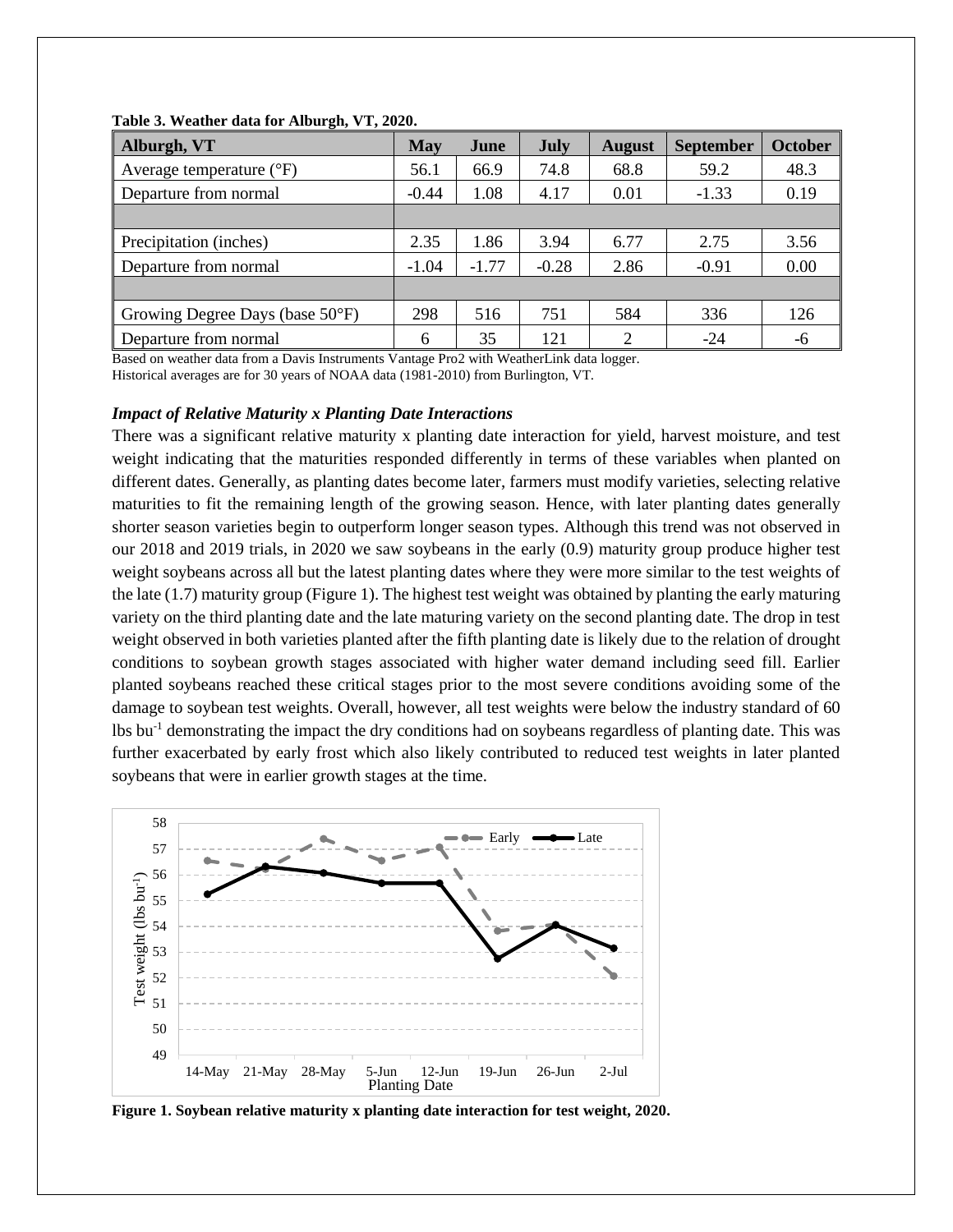The significant interaction between relative maturity and planting date for harvest moisture indicates that soybeans of different maturity groups produced different responses in terms of harvest moisture to altering planting dates (Figure 2). Soybean harvest moisture is related to the plant's ability to reach physiological maturity thus reducing seed moisture content at the time of harvest. Therefore, we'd expect shorter season varieties to begin to outperform longer season varieties as planting dates are delayed. However, this is not the trend we observed in 2020. As planting dates were delayed, both the early and late maturity group varieties experienced a decline in harvest moisture until the 6<sup>th</sup> planting date, after which time the harvest moistures greatly increased.



**Figure 2. Soybean relative maturity x planting date interaction for harvest moisture, 2020.**

The significant interaction between relative maturity and planting date for yield indicates that soybeans of different maturity groups have different yield responses to delaying planting dates (Figure 3). We would expect shorter season varieties to begin to out yield longer season varieties as planting dates are delayed. However, that is not what we observed in this trial. Although we did see the later maturing variety out yielding the early maturing variety in early planting dates, both varieties experienced significant yield declines as planting dates were delayed beyond mid-June and the early maturing variety did not outperform the late maturing variety at these dates. This indicates that, even for shorter season varieties, delaying planting until late June or later will have a significant impact on soybean yields. This was likely impacted by the early frost that negatively affected both maturities despite adequate GDDs. The extremely low yields experienced in the first two planting dates was likely due to an error in herbicide application that contributed to damage to early planted treatments, not a factor or the planting date itself. This is further evidenced by growth stage data collected throughout the season that shows the first two planting dates aligning with the growth stages of soybeans planted 3-4 weeks later.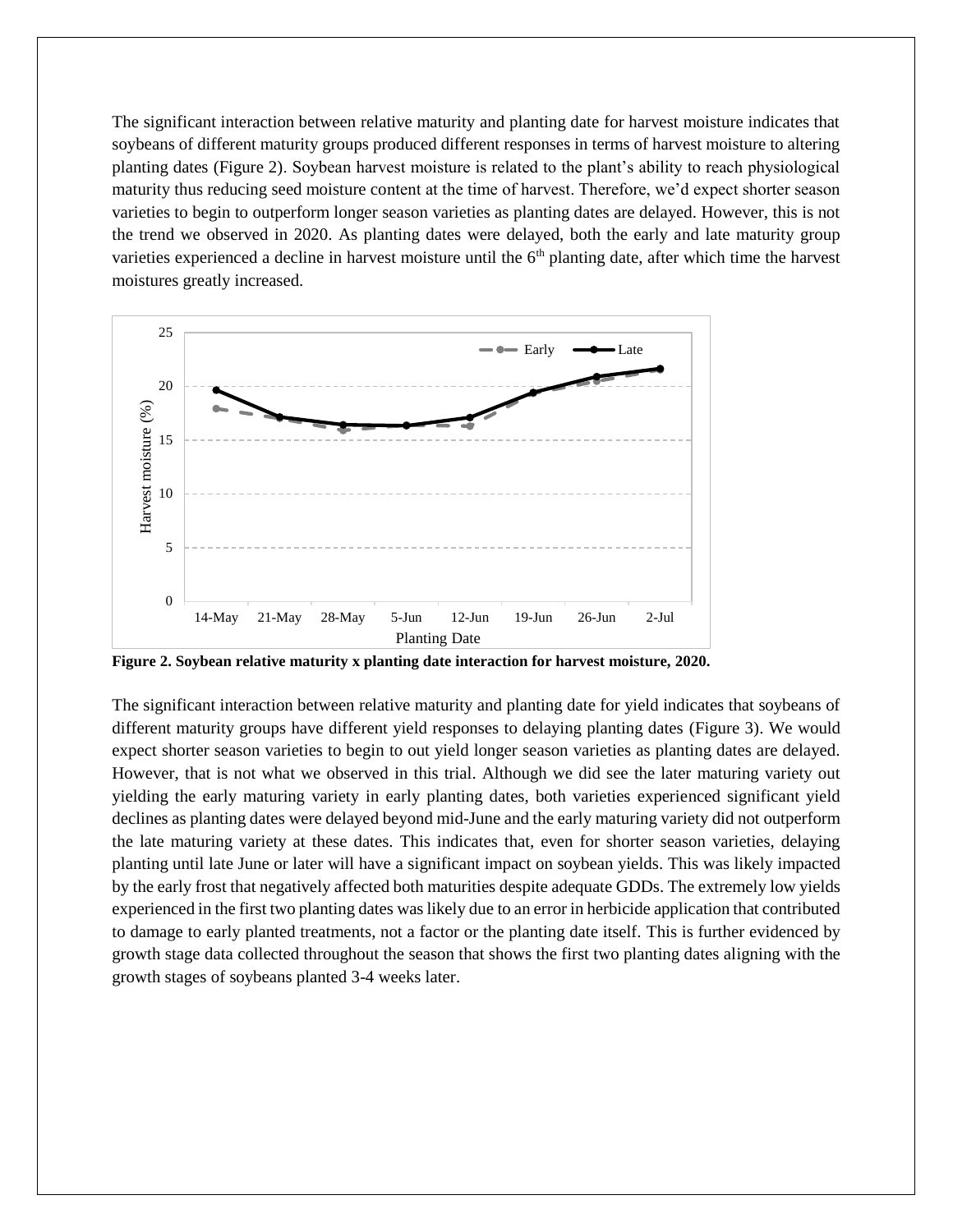

**Figure 3. Soybean relative maturity x planting date interaction for yield, 2020.**

#### *Impact of Variety*

The two soybean maturities performed significantly different in terms of harvest moisture and test weight, but were statistically similar in all other harvest characteristics (Table 4). Moisture at harvest was 0.5% lower in the short season variety, however, both varieties were above a safe storage moisture and required additional drying prior to storage. Similar moisture content between maturity groups suggests that both the longer and shorter season varieties reached similar maturity by the time of harvest. Test weights varied slightly between varieties with the earlier maturing variety producing seed with a test weight of 0.6 lbs bu<sup>-1</sup> higher than the later maturing variety. However, both were below the target of 60 lbs bu<sup>-1</sup> likely due to low rainfall throughout the growing season leading to reduced seed fill. Yields averaged 2683 lbs ac<sup>-1</sup> or 44.7 bu ac<sup>-1</sup> and did not differ statistically between the two varieties. Oil content and oil yield also did not differ between varieties. Oil content averaged 10.8% while oil yield averaged 288 lbs ac<sup>-1</sup> or 37.7 gal ac<sup>-1</sup>.

| <b>Variety</b>   | <b>Maturity</b><br>group | <b>Harvest</b><br>moisture | Test<br>weight         | Yield $@13\%$<br>moisture     |              | Oil<br>content | Oil yield                     |               |
|------------------|--------------------------|----------------------------|------------------------|-------------------------------|--------------|----------------|-------------------------------|---------------|
|                  |                          | $\frac{0}{0}$              | $lbs$ bu <sup>-1</sup> | $\text{lbs}$ ac <sup>-1</sup> | bu $ac^{-1}$ | $\frac{0}{0}$  | $\text{lbs}$ ac <sup>-1</sup> | gal $ac^{-1}$ |
| SG0975           | 0.9                      | 18.1                       | 55.5                   | 2603                          | 43.4         | 11.3           | 295                           | <b>38.6</b>   |
| SG1776           | 1.7                      | 18.6                       | 54.9                   | 2763                          | 46.1         | 10.3           | 281                           | 36.8          |
| LSD $(p = 0.10)$ |                          | 0.302                      | 0.404                  | <b>NS</b>                     | NS           | <b>NS</b>      | NS                            | <b>NS</b>     |
| Trial Mean       |                          | 18.3                       | 55.2                   | 2683                          | 44.7         | 10.8           | 288                           | 37.7          |

#### **Table 4. Harvest characteristics of soybeans by variety, 2020.**

The top performing variety is indicated in **bold**.

NS- Not statistically significant.

#### *Impact of Planting Date*

Soybean planting dates performed statistically differently in all harvest characteristics except for oil content (Table 5). Harvest moistures ranged from 16.2% to 21.6% with lower moistures being produced when planting dates ranged between 21-May through 12-Jun. Test weights ranged from 52.6 to 56.7 lbs bu<sup>-1</sup>. Higher test weights were produced when soybeans were planted between 21-May through 12-Jun, however,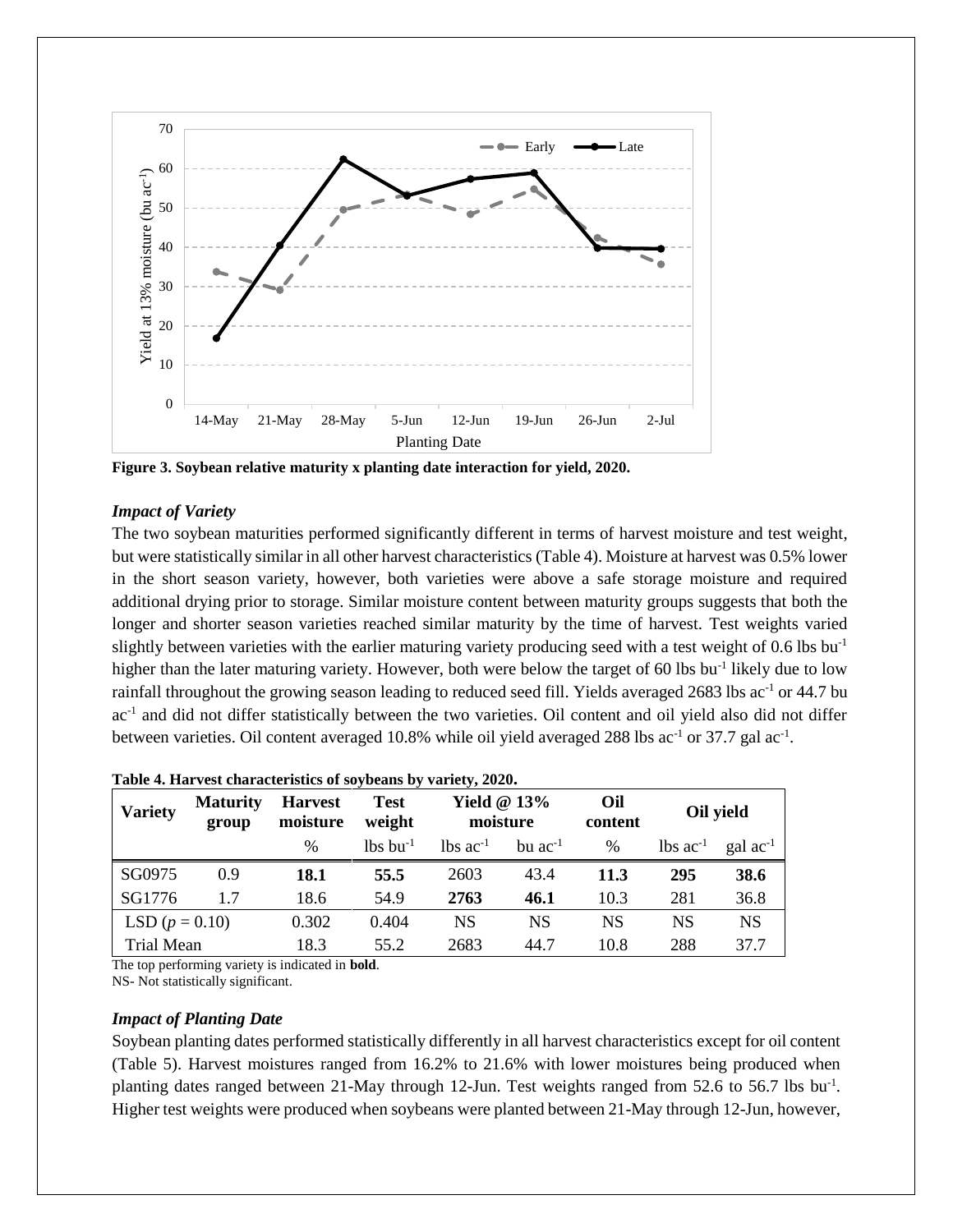all planting dates produced soybeans with test weights below the industry standard of 60 lbs bu<sup>-1</sup>. Planting date also significantly impacted soybean yield (Figure 4). Soybean yields ranged from 1519 to 3411 lbs ac- $1$  or 25.3 to 56.9 bu ac<sup>-1</sup> with the highest yields being obtained when planting between 28-May and 19-Jun. However, the first two planting date yields were likely negatively impacted by an erroneous herbicide application. These data suggest that delaying planting to late June and beyond negatively impacts soybean yields in this region. However, some of the later dates may not support such high yields in years where weather conditions are less conducive to soybean productivity.

| <b>Planting date</b> | <b>Harvest</b><br>moisture | <b>Test</b><br>weight  | Yield $@13%$<br>moisture |                | Oil<br>content | Oil yield              |                      |
|----------------------|----------------------------|------------------------|--------------------------|----------------|----------------|------------------------|----------------------|
|                      | $\%$                       | $lbs$ bu <sup>-1</sup> | $lbs$ ac <sup>-1</sup>   | $bu$ $ac^{-1}$ | %              | $lbs$ ac <sup>-1</sup> | $\text{gal ac}^{-1}$ |
| $14-May$             | 18.8                       | 55.9                   | 1519                     | 25.3           | 13.8           | 216                    | 28.3                 |
| $21-May$             | 17.1                       | $56.3*$                | 2086                     | 34.8           | 10.8           | 221                    | 28.9                 |
| 28-May               | 16.2                       | 56.7                   | 3357*                    | $56.0*$        | 10.3           | $361*$                 | $47.3*$              |
| $5-J$ un             | $16.4*$                    | $56.1*$                | 3195*                    | $53.3*$        | 11.3           | $360*$                 | $47.2*$              |
| $12$ -Jun            | $16.7*$                    | 56.4*                  | 3172*                    | $52.9*$        | 10.9           | $344*$                 | $45.0*$              |
| $19$ -Jun            | 19.4                       | 53.3                   | 3411                     | 56.9           | 10.9           | 365                    | 47.8                 |
| $26$ -Jun            | 20.7                       | 54.1                   | 2467                     | 41.1           | 9.80           | $241*$                 | $31.6*$              |
| $2-Jul$              | 21.6                       | 52.6                   | 2259                     | 37.6           | 8.73           | 196                    | 25.6                 |
| LSD $(p = 0.10)$     | 0.604                      | 0.808                  | 480                      | 8.00           | <b>NS</b>      | 126                    | 16.5                 |
| Trial Mean           | 18.3                       | 55.2                   | 2683                     | 44.7           | 10.8           | 288                    | 37.7                 |

**Table 5. Harvest characteristics of soybeans by planting date, 2020.**

The top performing planting date is indicated in **bold**.

Within a column, planting dates with the asterisk (\*) did not differ significantly from the top performer. NS- Not statistically significant.



**Figure 4. Soybean yield across eight planting dates, 2020.** Treatments that share a letter were statistically similar.